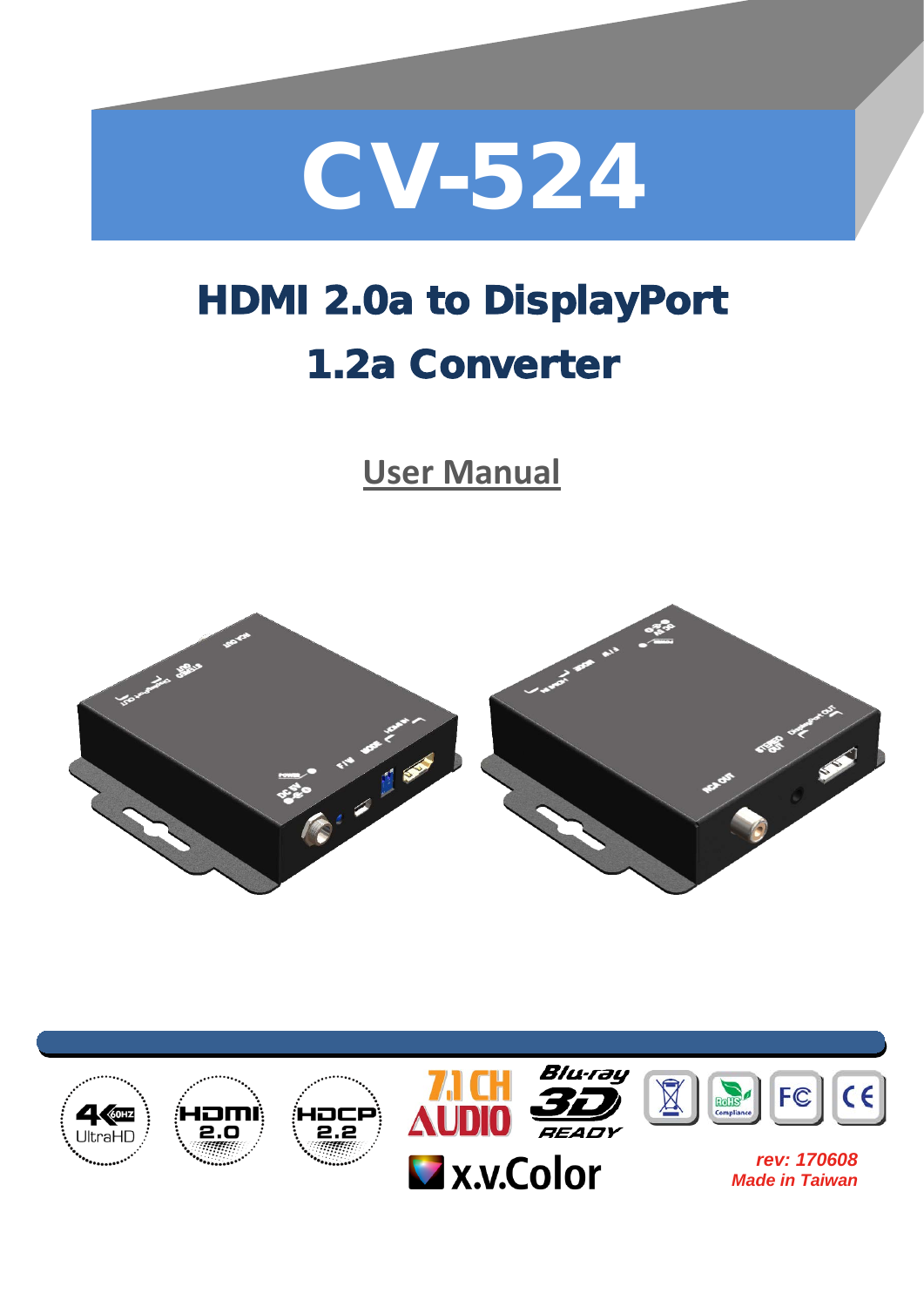

The **CV-524 HDMI 2.0a to DisplayPort 1.2a Converter** has been tested for conformance to safety regulations and requirements, and has been certified for international use. However, like all electronic equipment, the **CV-524** should be used with care. Please read and follow the safety instructions to protect yourself from possible injury and to minimize the risk of damage to the unit.

- Follow all instructions and warnings marked on this unit.
- Do not attempt to service this unit yourself, except where explained in this manual.
- Provide proper ventilation and air circulation and do not use near water.
- Keep objects that might damage the device and assure that the placement of this unit is on a stable surface.
- Use only the power adapter and power cords and connection cables designed for this unit.
- Do not use liquid or aerosol cleaners to clean this unit. Always unplug the power to the device before cleaning.



#### TABLE OF CONTENTS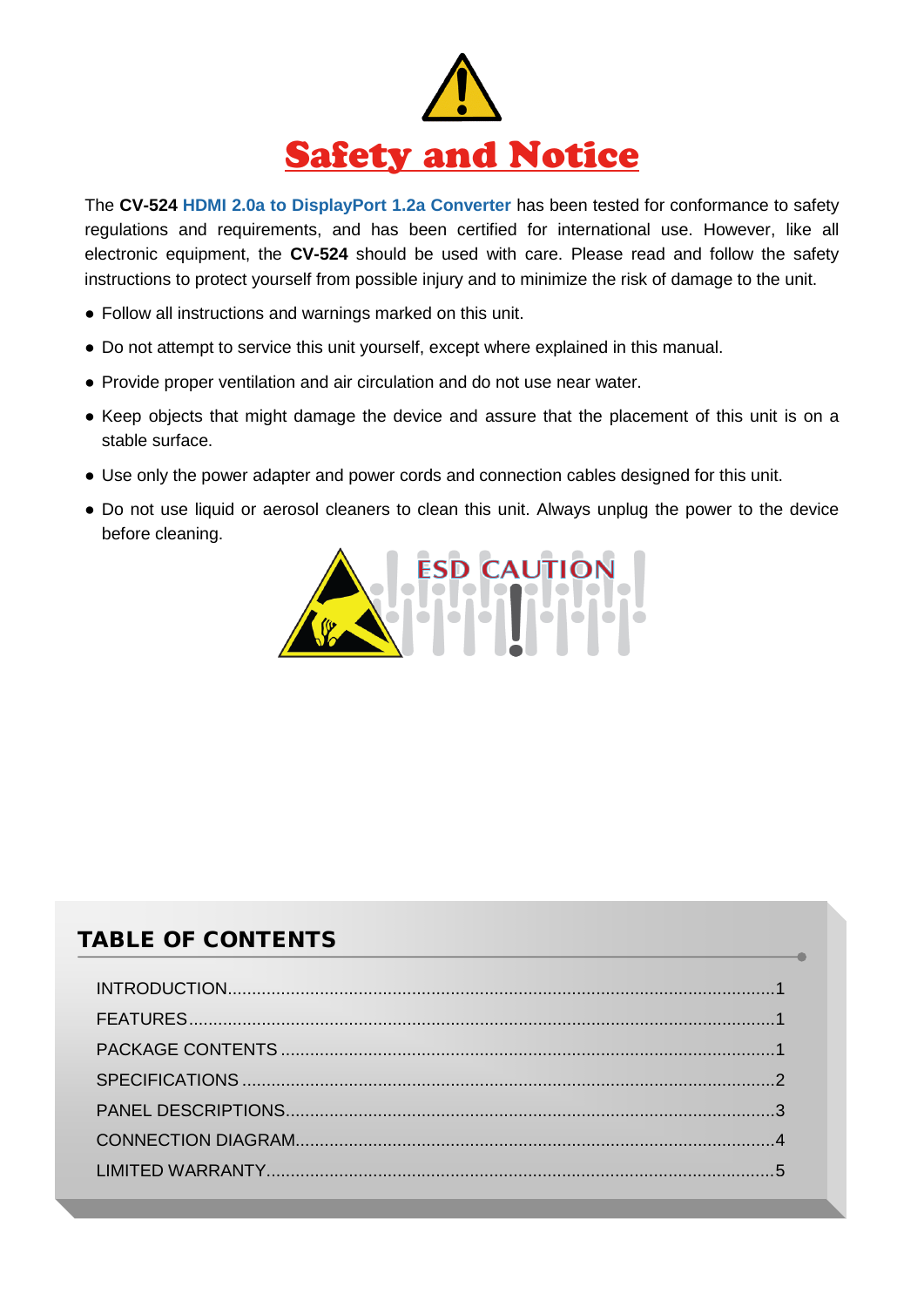### **INTRODUCTION**

<span id="page-2-0"></span>The **CV-524 HDMI 2.0a to DisplayPort 1.2a Converter** provides a professional way to convert HDMI input signal into a DisplayPort output. This device supports the separation of high quality stereo analogaudio and digital S/PDIF(RCA) audio from the incoming HDMI signal without losing any active audio channels from audio bit-stream and makes HDMI audio more friendly to your audio systems with only stereo sound support.

### **FEATURES**

- <span id="page-2-1"></span>DisplayPort 1.2a& HDMI 2.0a compliant
- Supports 8-bit, 10-bit, 12-bit Deep Color
- Supports 4K2K@60 4:4:4 8bits
- HDCP 1.4& 2.2 compliant
- Supports audio extraction via stereo & RCA
- Supports HDMI Audio Format: PCM2/5.1/7.1, Dolby 5.1/7.1, DTS 5.1/7.1

1. DisplayPort output has no audio stream

2. When color space of input resolution is 4:2:0 or 4:2:2, it will be forced convert to 4:4:4

### **PACKAGE CONTENTS**

- <span id="page-2-2"></span>1x CV-524
- 1x 5V2A
- 1x User Manual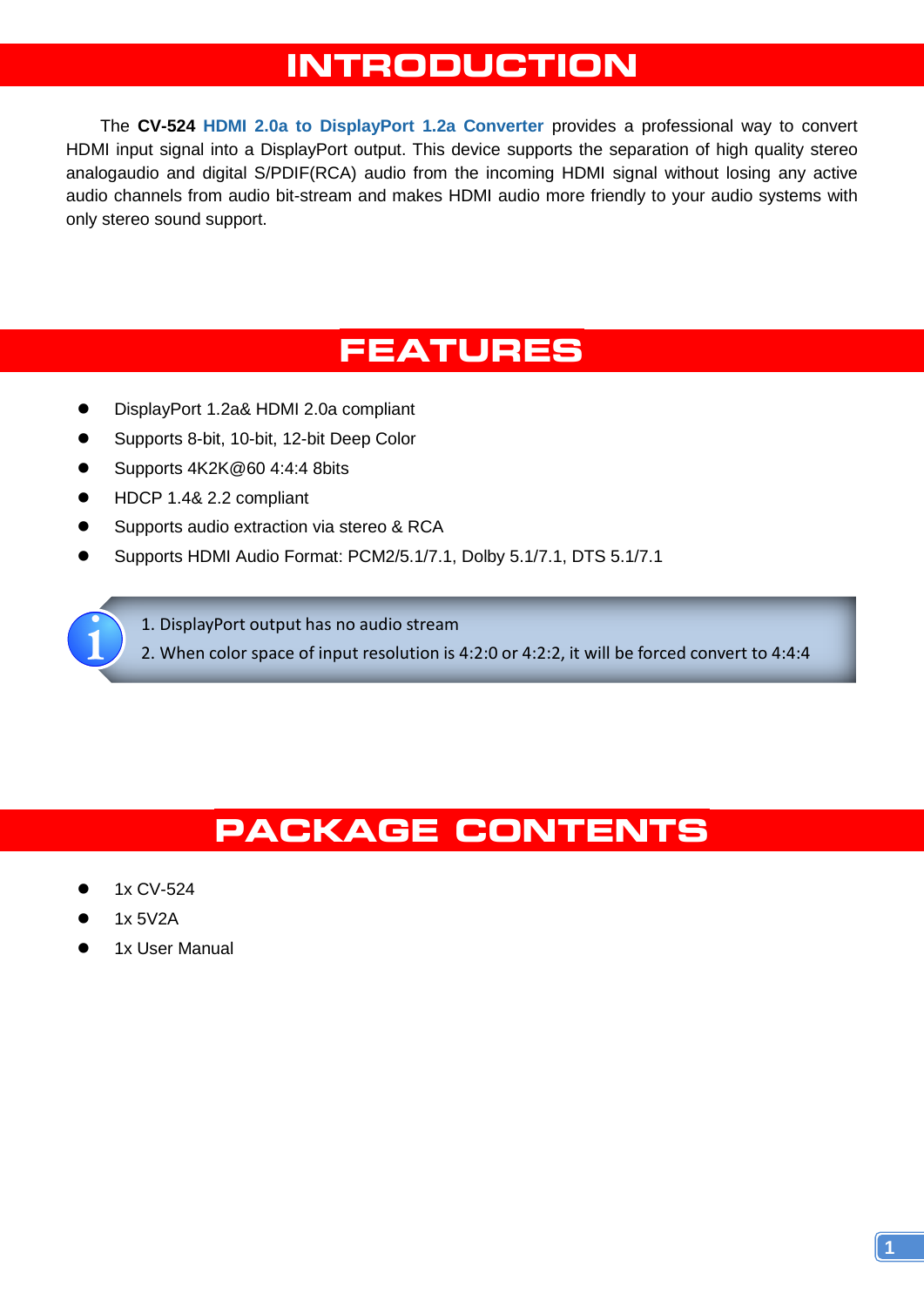## **SPECIFICATIONS**

<span id="page-3-0"></span>

| <b>Model Name</b>                            |         | <b>CV-524</b>                                                           |
|----------------------------------------------|---------|-------------------------------------------------------------------------|
| <b>Technical</b>                             |         |                                                                         |
| Role of usage                                |         | <b>HDMIto DisplayPortConverter</b>                                      |
| <b>HDMI</b> compliance                       |         | HDMI 2.0a                                                               |
| DisplayPort compliance                       |         | DisplayPort 1.2a                                                        |
| <b>HDCP</b> compliance                       |         | Yes                                                                     |
| Input Video bandwidth                        |         | Single-link 600MHz [6.0Gbps]                                            |
| Video support                                |         | 4K2K@60 (4:4:4 8bits)                                                   |
| Audio support                                |         | <b>Audio Extraction Only</b>                                            |
| <b>ESD</b> protection                        |         | Human body model - ±15kV [air-gap discharge] & ±8kV [contact discharge] |
| Input                                        |         | 1x HDMI                                                                 |
| Output                                       |         | 1x DisplayPort + 1x RCA + 1x 3.5mm phone jack                           |
| <b>HDMI</b> connector                        |         | Type A [19-pin female]                                                  |
| 3.5mm connector                              |         | <b>Stereo</b>                                                           |
| <b>RCA</b> connector                         |         | S/PDIF                                                                  |
| <b>Mechanical</b>                            |         | <b>CV-524</b>                                                           |
| Housing                                      |         | Metal enclosure                                                         |
| <b>Dimensions</b><br>$[L \times D \times H]$ | Model   | 112 x 92 x 23mm [4.4" x 3.6" x 0.9"]                                    |
|                                              | Package | 198 x 137 x 74mm [7.8" x 5.4" x 2.9"]                                   |
|                                              | Carton  | 420 x 400 x 300mm [1'4"x 1'3" x 11.8"]                                  |
| Weight                                       | Model   | 230g [8.1oz]                                                            |
|                                              | Package | 626g [1.4lbs]                                                           |
| <b>Fixedness</b>                             |         | Wall-mounting case with screws                                          |
| Power supply                                 |         | 5V2A                                                                    |
| Power consumption                            |         | 7 Watts [max]                                                           |
| Operation temperature                        |         | 0~40°C [32~104°F]                                                       |
| Storage temperature                          |         | -20~60°C [-4~140°F]                                                     |
| Relative humidity                            |         | 20~90% RH [no condensation]                                             |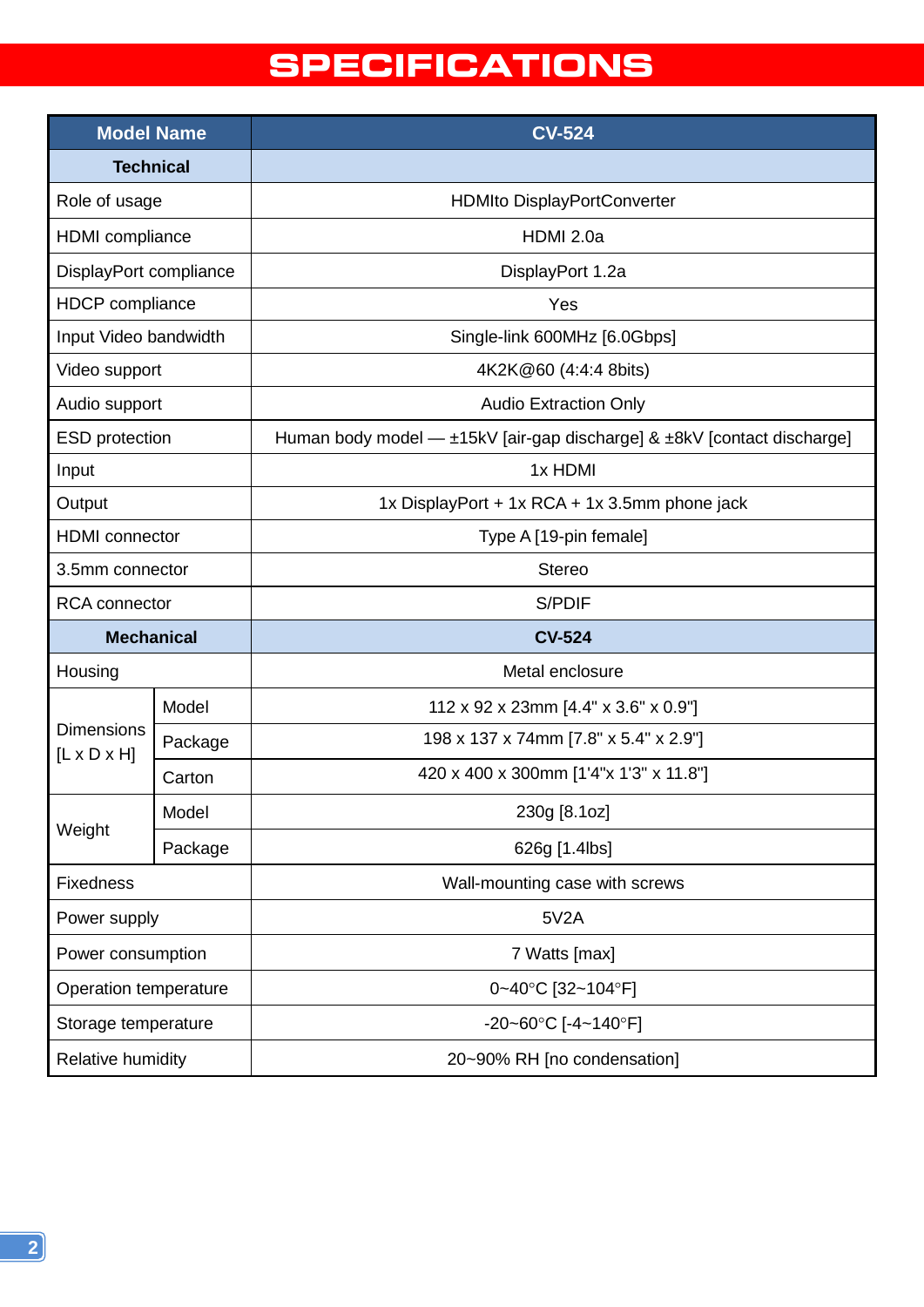### **PANELDESCRIPTIONS**

#### <span id="page-4-0"></span>**Front Panel**



- **1. +5V power**
- **2. Power LED indicator**
- **3. Mini-USB port:** for F/W update
- **4. Dip Switch:** Default EDID **[Pin 1]**↑**[Pin 2]**↑**:** 3840x2160 60Hz **[Pin 1]**↓**[Pin 2]**↑**:** 4096x2160 60Hz **[Pin 1]**↑**[Pin 2]**↓**:** 3840x2160 30Hz **[Pin 1]**↓**[Pin 2]**↓**:** 1080p 60Hz
- **5. HDMI input**

#### **Rear Panel**



- **6. S/PDIF output**(RCA)
- **7. Stereo output** (3.5mm)
- **8. DisplayPort output**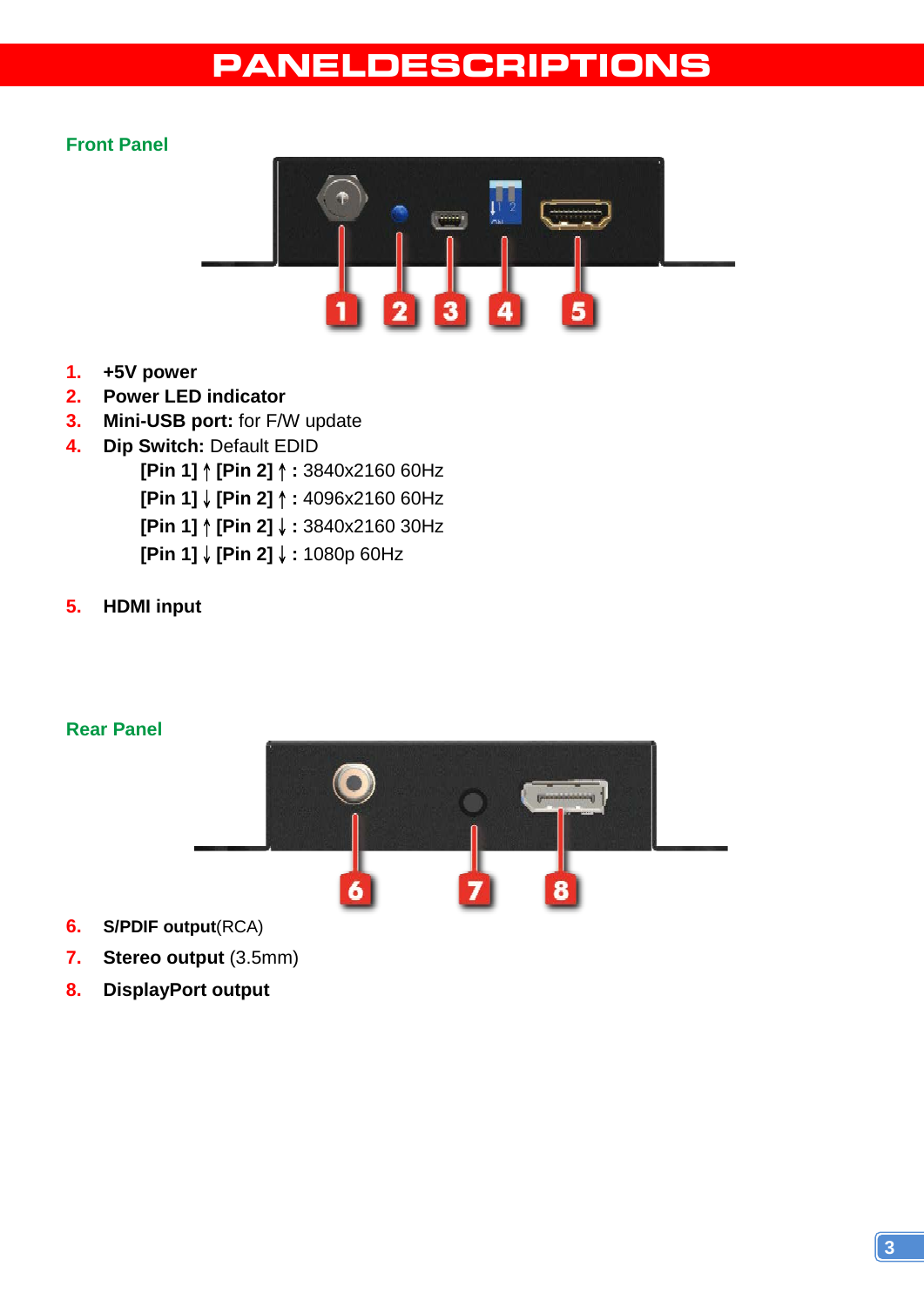### **CONNECTION DIAGRAM**

<span id="page-5-0"></span>